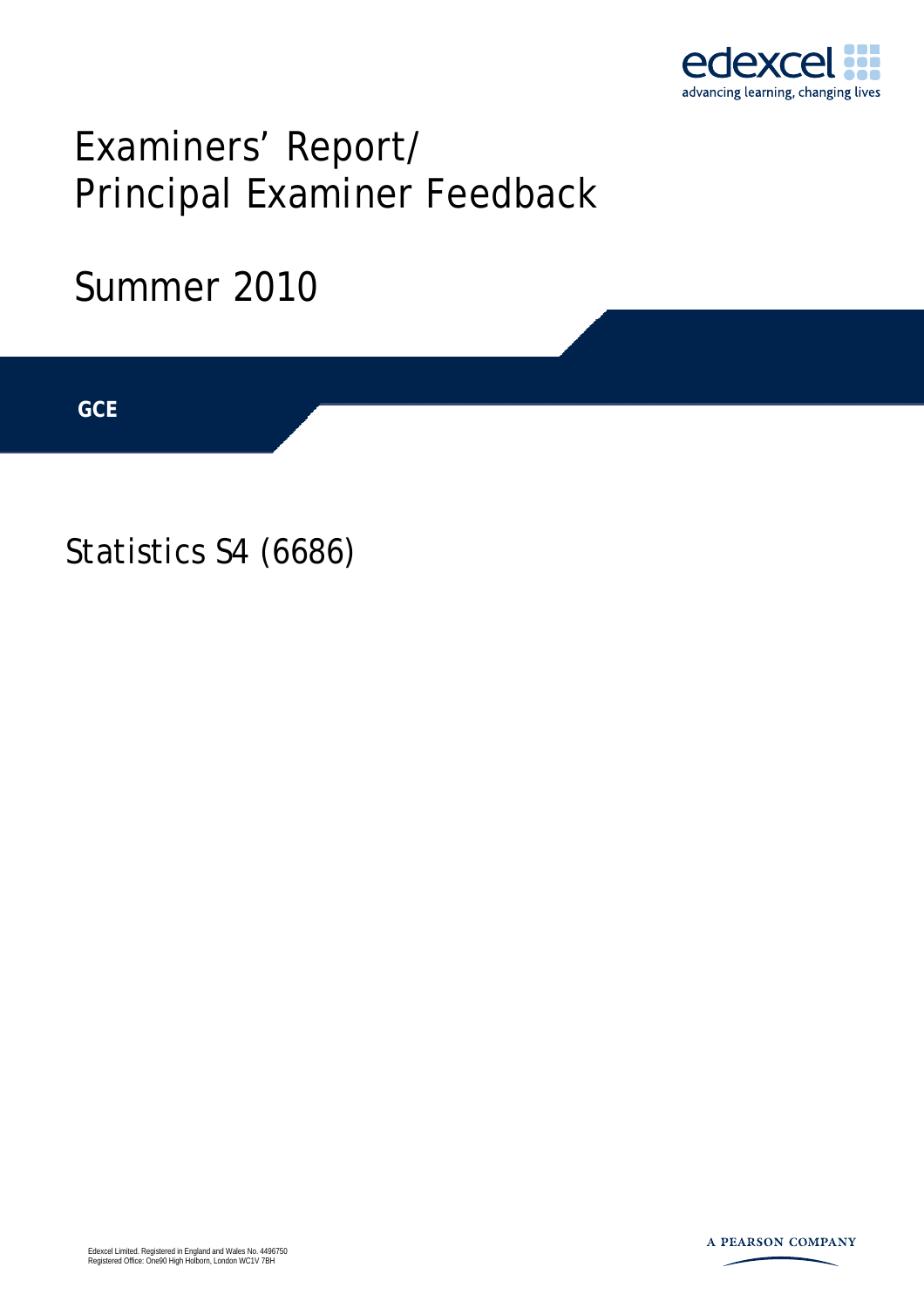Edexcel is one of the leading examining and awarding bodies in the UK and throughout the world. We provide a wide range of qualifications including academic, vocational, occupational and specific programmes for employers.

Through a network of UK and overseas offices, Edexcel's centres receive the support they need to help them deliver their education and training programmes to learners.

For further information, please call our GCE line on 0844 576 0025, our GCSE team on 0844 576 0027, or visit our website at www.edexcel.com.

If you have any subject specific questions about the content of this Examiners' Report that require the help of a subject specialist, you may find our Ask The Expert email service helpful.

Ask The Expert can be accessed online at the following link:

http://www.edexcel.com/Aboutus/contact-us/

Summer 2010

Publications Code UA024770

All the material in this publication is copyright © Edexcel Ltd 2010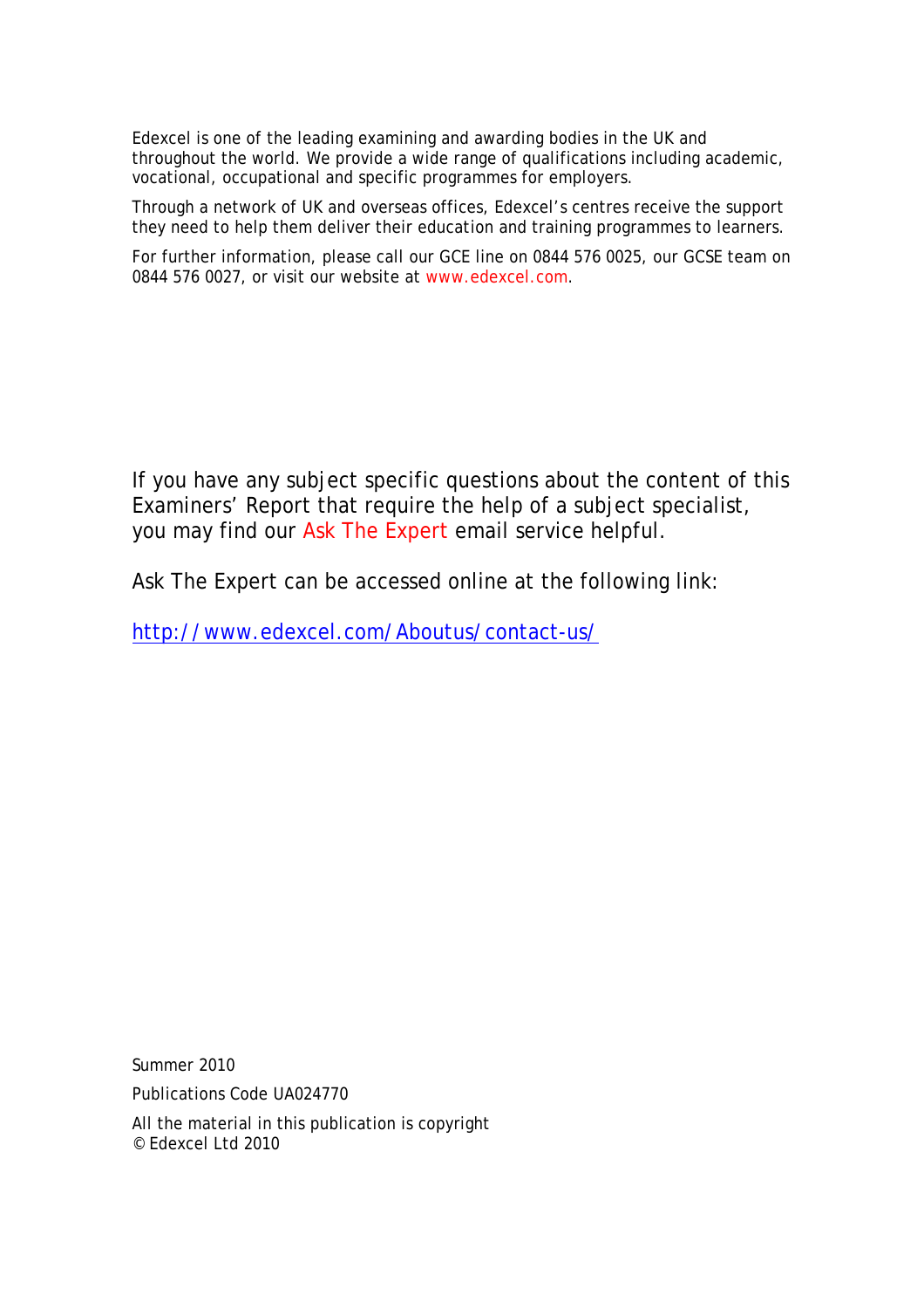### **Statistics Unit S4 Specification 6686**

#### **Introduction**

Overall the paper worked well enabling nearly all candidates to demonstrate what they knew but also allowing the stronger candidates to show their true potential. Most students found Q1, Q2, Q3 and Q4 accessible with many scoring highly here.

Q5 and Q6 proved to be good discriminators and only the better candidates made significant progress through these. Generally candidates were able to carry out calculations but showed a lack of understanding when they had to use or interpret the answer to their calculations.

#### **Report on individual questions**

#### **Question 1**

This proved to be a good starter question and most candidates gave good solutions.

Part (a) was answered well with many candidates gaining full marks.

In part(b) although a pooled estimate was worked out correctly by many candidates they then failed to use the square root of it in their calculations of the confidence interval or they used  $\sqrt{\frac{21.53}{15}}$  rather

than  $\frac{1}{2}$  21.53  $\frac{1}{2} + \frac{1}{7}$ ⎠  $\left(\frac{1}{2} + \frac{1}{7}\right)$ ⎝  $\left(\frac{1}{2}+\right)$ 7 1 8  $21.53 \left( \frac{1}{2} + \frac{1}{2} \right)$ . A few candidates found the confidence intervals for the mean times separately

rather than for the difference.

#### **Question 2**

In part (a) a minority of candidates realise that it is the "differences" which need to be normally distributed and not the distributions themselves.

In part (b) the most common error was an incorrect standard deviation. The majority of candidates were able to apply the method correctly and draw a conclusion in context.

#### **Question 3**

Many candidates were able to gain full marks in this question and even those who were unable to answer parts (a) to (c) gained several marks in the latter parts.

In part (b) a complete solution was often seen although several candidates wrote Power  $= 1 - P(0) P(1)$  and then conclude that Power = 1- (1- *p*)<sup>4</sup>(1 + 4*p*) with no steps in between. This does not gain full marks.

In part (d) several candidates used the power function given in part (b) rather than find the power for the deputy's test using the tables.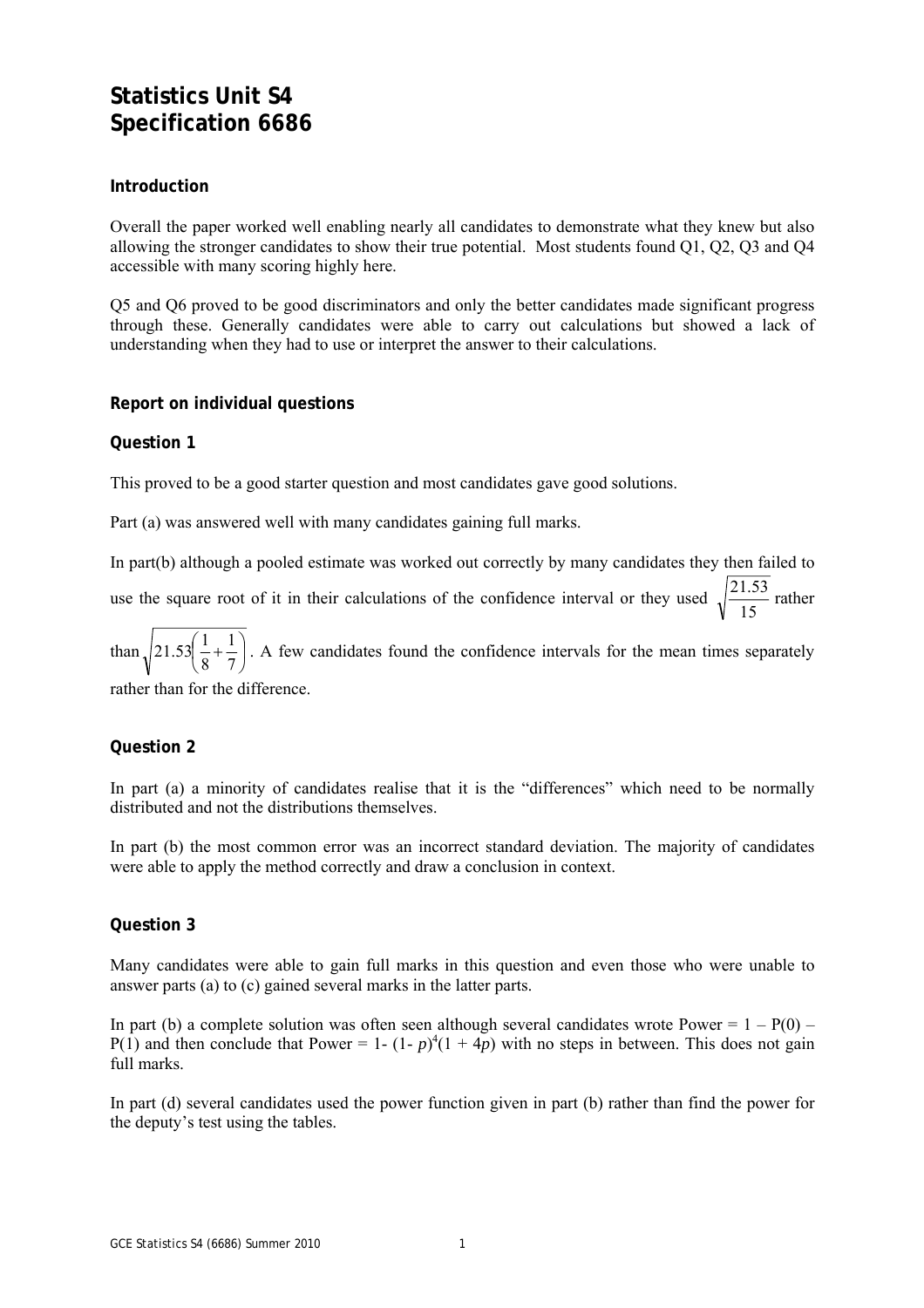#### **Question 4**

The most able candidates gained full marks for this question. The most common error was in part (a) when they used  $\frac{23.04}{\sqrt{15}}$  rather than 15  $\frac{23.04}{1}$ .

Part (b) was well answered. The main error was to use 4.800 instead of 23.04.

In part (c) many candidates knew that they needed to use the highest values from parts (a) and (b) but then either did not square root the "57.3" or used  $\sqrt{\frac{57.3}{15}}$  when finding *z*.

#### **Question 5**

The most able candidates gained full marks for this question. In part (b) a minority of candidates tested whether the variances of the two cars were equal rather than testing whether the variance of the Panther car was equal to 16.

#### **Question 6**

This question proved to be the most challenging question for many candidates. Few candidates wrote down the distributions of  $X_1$ ,  $X_2$  and  $X_3$  in part (a) and those who tried were unable to do so accurately. The Normal and Binomial distributions were commonly seen. This aside candidates were then able to progress and gain at least two marks in part (a).

In part (b) the main error was not to use their means from part (a). Even the candidates who correctly identified the Poison introduced a variety of variances including  $\sigma^2$ .

In part (c) and (d) the candidates who knew  $E(\overline{Y}) = \mu$  and  $Var(\overline{Y}) =$ *n*  $\sigma^2$  gained full marks.

In part (e) the majority of candidates used Var  $\left|\frac{1}{t}Y\right|$ ⎠  $\left(\frac{1}{I}\overline{Y}\right)$ ⎝  $\left(\frac{1}{f}\right)$ 4  $\left(\frac{1}{K}\right)^{n}$  < Var  $(\hat{\lambda})$  although it was not always clear from

their working that this was the case with many writing  $Var\left[\frac{1}{r} \overline{Y}\right]$ ⎠  $\left(\frac{1}{I}\overline{Y}\right)$ ⎝  $\left(\frac{1}{f}\right)$ 4  $\left(\frac{1}{Y}\right)$  = Var  $(\hat{\lambda})$  and simply solving the equation.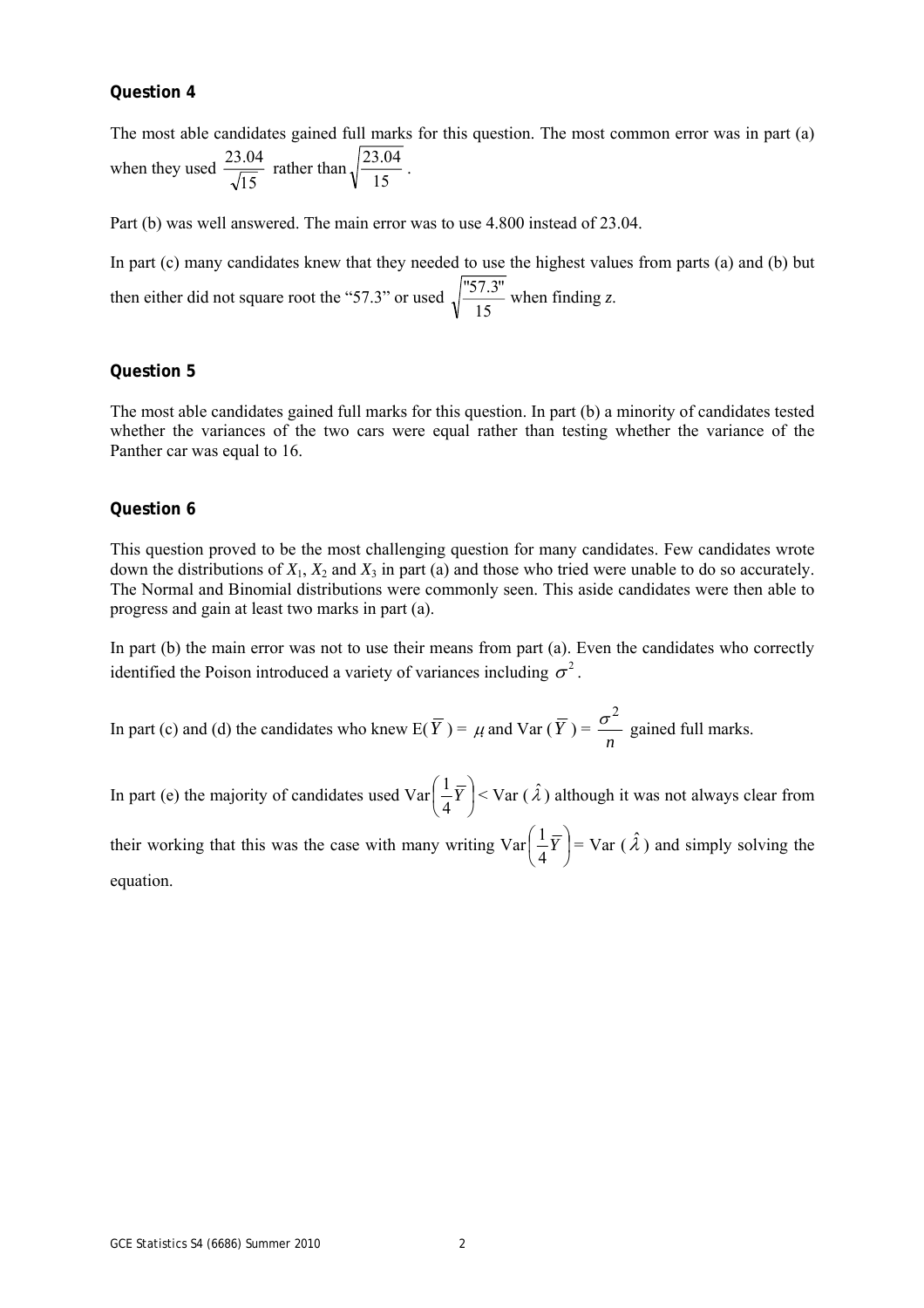## **Grade Boundary Statistics**

|  |  | The table below give the lowest raw marks for the award of the stated uniform marks (UMS). |
|--|--|--------------------------------------------------------------------------------------------|
|--|--|--------------------------------------------------------------------------------------------|

| Module         |                                   | Grade                   | $A^*$ | A  | B  | $\mathsf{C}$ | D  | E  |
|----------------|-----------------------------------|-------------------------|-------|----|----|--------------|----|----|
|                |                                   | <b>Uniform</b><br>marks | 90    | 80 | 70 | 60           | 50 | 40 |
| AS             | 6663 Core Mathematics C1          |                         |       | 59 | 52 | 45           | 38 | 31 |
| <b>AS</b>      | 6664 Core Mathematics C2          |                         |       | 62 | 54 | 46           | 38 | 30 |
| AS             | 6667 Further Pure Mathematics FP1 |                         |       | 62 | 55 | 48           | 41 | 34 |
| AS             | 6677 Mechanics M1                 |                         |       | 61 | 53 | 45           | 37 | 29 |
| <b>AS</b>      | 6683 Statistics S1                |                         |       | 55 | 48 | 41           | 35 | 29 |
| AS             | 6689 Decision Maths D1            |                         |       | 61 | 55 | 49           | 43 | 38 |
| A2             | 6665 Core Mathematics C3          |                         | 68    | 62 | 55 | 48           | 41 | 34 |
| A2             | 6666 Core Mathematics C4          |                         | 67    | 60 | 52 | 44           | 37 | 30 |
| A2             | 6668 Further Pure Mathematics FP2 |                         | 67    | 60 | 53 | 46           | 39 | 33 |
| A2             | 6669 Further Pure Mathematics FP3 |                         | 68    | 62 | 55 | 48           | 41 | 34 |
| A2             | 6678 Mechanics M2                 |                         | 68    | 61 | 54 | 47           | 40 | 34 |
| A2             | 6679 Mechanics M3                 |                         | 69    | 63 | 56 | 50           | 44 | 38 |
| A2             | 6680 Mechanics M4                 |                         | 67    | 60 | 52 | 44           | 36 | 29 |
| A2             | 6681 Mechanics M5                 |                         | 60    | 52 | 44 | 37           | 30 | 23 |
| A2             | 6684 Statistics S2                |                         | 68    | 62 | 54 | 46           | 38 | 31 |
| A2             | 6691 Statistics S3                |                         | 68    | 62 | 53 | 44           | 36 | 28 |
| A <sub>2</sub> | 6686 Statistics S4                |                         | 68    | 62 | 54 | 46           | 38 | 30 |
| A2             | 6690 Decision Maths D2            |                         | 68    | 61 | 52 | 44           | 36 | 28 |

## **Grade A\***

Grade A\* is awarded at A level, but not AS to candidates cashing in from this Summer.

- For candidates cashing in for GCE Mathematics (9371), grade A\* will be awarded to candidates who obtain an A grade overall (480 UMS or more) *and* 180 UMS or more on the total of their C3 (6665) and C4 (6666) units.
- For candidates cashing in for GCE Further Mathematics (9372), grade A\* will be awarded to candidates who obtain an A grade overall (480 UMS or more) *and* 270 UMS or more on the total of their best three A2 units.
- For candidates cashing in for GCE Pure Mathematics (9373), grade A\* will be awarded to candidates who obtain an A grade overall (480 UMS or more) *and* 270 UMS or more on the total of their A2 units.
- For candidates cashing in for GCE Further Mathematics (Additional) (9374), grade A\* will be awarded to candidates who obtain an A grade overall (480 UMS or more) *and* 270 UMS or more on the total of their best three A2 units.